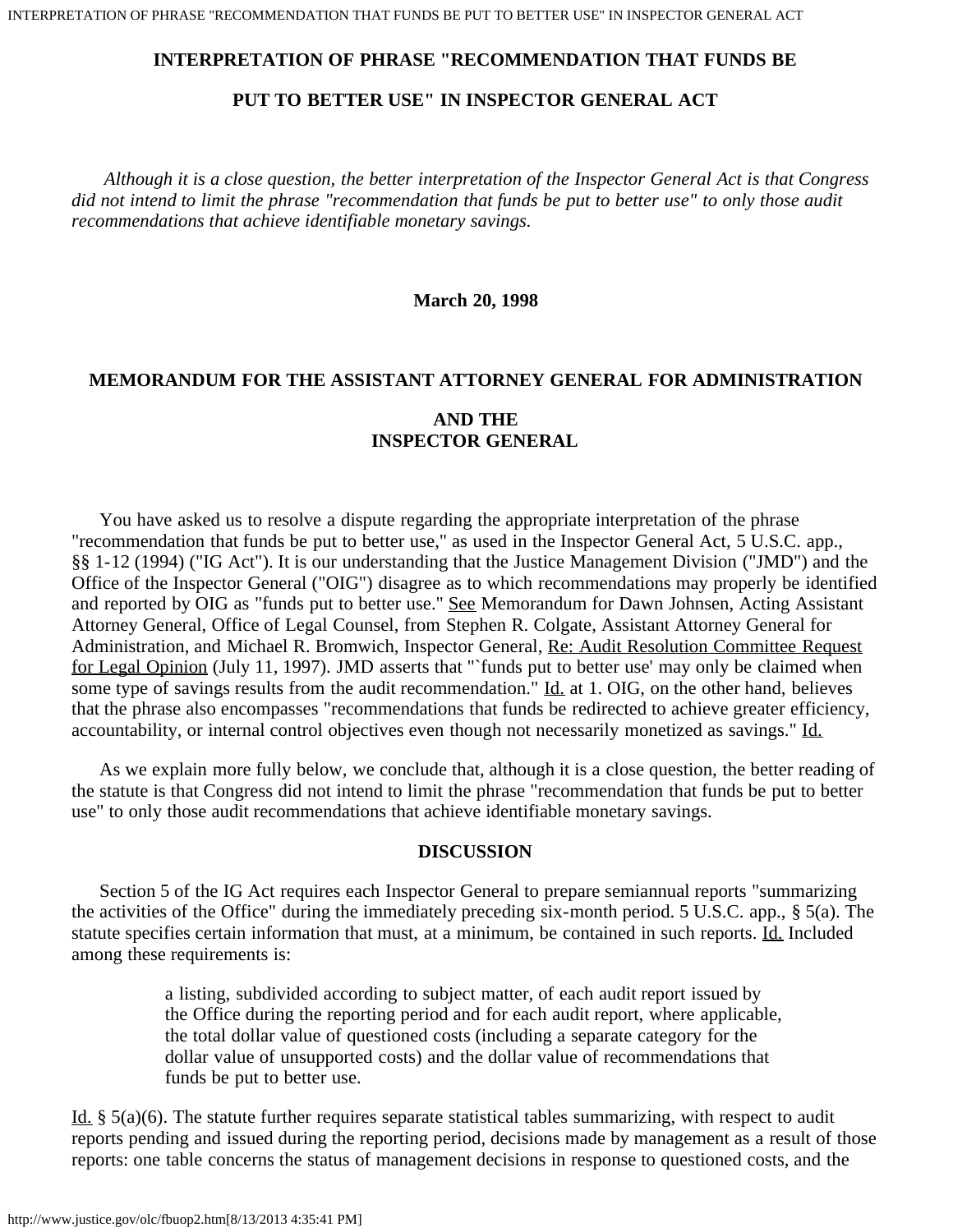INTERPRETATION OF PHRASE "RECOMMENDATION THAT FUNDS BE PUT TO BETTER USE" IN INSPECTOR GENERAL ACT

other concerns the status of management decisions in response to recommendations that funds be put to better use. Id. §§ 5(a)(8), (9).

The phrase "recommendation that funds be put to better use" is defined in the IG Act as follows:

a recommendation by the Office that funds could be used more efficiently if management of an establishment took actions to implement and complete the recommendation, including --

(A) reductions in outlays;

.

- (B) deobligation of funds from programs or operations;
- (C) withdrawal of interest subsidy costs on loans or loan guarantees, insurance, or bonds;
- (D) costs not incurred by implementing recommended improvements related to the operations of the establishment, a contractor or grantee;
- (E) avoidance of unnecessary expenditures noted in preaward reviews of contract or grant agreements; or
- (F) any other savings which are specifically identified

Id. § 5(f)(4). Looking first only to that portion of the definition that precedes items (A) through (F), the critical interpretive question is whether "a recommendation that funds could be used more efficiently" is limited to a recommendation that funds could be saved. An affirmative answer to this question requires equating efficiency with identifiable savings.  $(1)$  However, the dictionary defines "efficiency" as the "capacity to produce desired results with a minimum expenditure of energy, time, money, or materials." Webster's Third New International Dictionary 725 (1986). Pursuant to this definition, efficiency could include, but need not necessarily be limited to, monetary savings. Efficiency could be achieved, for example, by accomplishing a particular task in a shorter amount of time, thereby freeing up personnel resources to turn to another task. Although ultimately an agency may save money by saving energy, time, or materials, such savings may be neither identifiable nor quantifiable. We therefore conclude that, standing alone, the definition of "recommendation that funds be put to better use" that precedes subsections (A) through (F) would best be interpreted as not requiring a demonstration of identifiable savings.

JMD further contends, however, that each of the examples that follows in subsections  $5(f)(4)(A)$ through (F) refers to some type of savings, and therefore that the definition of "recommendation that funds be put to better use" also must be interpreted as limited to specifically identified savings. Under the longestablished canon of *ejusdem generis*, where a general term follows a specific one, the general term should be construed to encompass only subjects similar in nature to those subjects enumerated by the specific words. 2A Norman J. Singer, Sutherland Statutory Construction § 47.17 (5th ed. 1992). The doctrine is equally applicable where specific words follow general ones: application of the general term is then restricted to matters similar to those enumerated. Id. We note, however, that the rule is, like other canons of statutory construction, "only an aid to the ascertainment of the true meaning of the statute. It is neither final nor exclusive." Helvering v. Stockholms Enskilda Bank, 293 U.S. 84, 89 (1934). The canon should not govern "when the whole context [of a statute] dictates a different conclusion." Norfolk and Western Ry. v. American Train Dispatchers Ass'n, 499 U.S. 117, 129 (1991).

 There are two separate *ejusdem generis* arguments to be made with respect to subsection 5(f)(4). The first relies upon the catchall reference in subsection  $5(f)(4)(F)$  to "any other savings" to reinforce a conclusion from the text of subsections  $5(f)(4)(A)$  through (E) that the categories itemized therein all enumerate various examples of savings. OIG, however, disputes that all of the examples listed in subsections (A) through (E) constitute savings. OIG concedes that (A) ("reductions in outlays") and (B)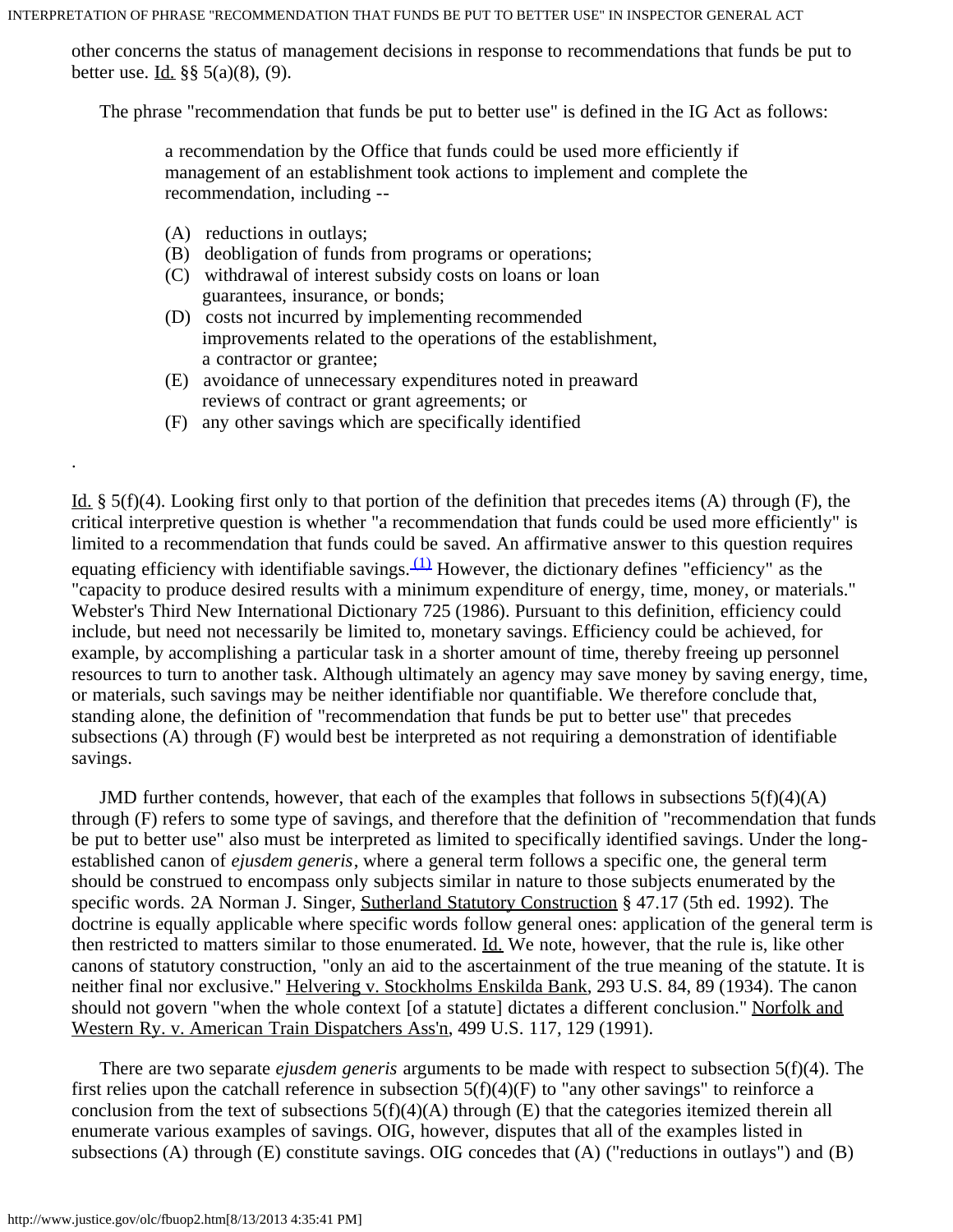("deobligation of funds") comprise savings, but questions whether (C) ("withdrawal of interest subsidy costs") would also fall into this category, especially if the interest subsidy is recaptured and reallocated elsewhere. See E-Mail for Beth Nolan, Deputy Assistant Attorney General, Office of Legal Counsel, and Janis Sposato, Deputy Assistant Attorney General, Justice Management Division, from Robert L. Ashbaugh, Deputy Inspector General, Office of Inspector General (Dec. 19, 1997). Similarly, OIG asserts that subsections (D) ("costs not incurred by implementing recommended improvements") and (E) ("avoidance of unnecessary expenditures") need not necessarily result in savings, if the funds recovered are reinvested in the program. Id. We believe, however, that the better reading of  $(C)$ ,  $(D)$ , and  $(E)$  is that they do define different categories of savings. The language used in these subsections suggests funds recovered -- e.g., "withdrawal of . . . costs," "costs not incurred," "avoidance of unnecessary expenditures" -- and thus provides strong textual support for application of *ejusdem generis* in this context.

 Under the second *ejusdem generis* argument, the general definition of "recommendation that funds be put to better use" that precedes subsections  $5(f)(4)(A)$  through (F) is limited by the items listed in those subsections, *i.e.* the definition is limited to identifiable savings. We believe this second argument, while not without merit, is less tenable in light of both the textual definition of "recommendation that funds be put to better use" and the legislative history of the IG Act.

 Under the statute, a "recommendation that funds be put to better use" is a "recommendation . . . that funds could be used more efficiently if management of an establishment took actions to implement and complete the recommendation, including" the list of examples of savings in subsections (A) through (F). 5 U.S.C. app. § 5(f)(4). An interpretational difficulty is presented by the fact that the word "including" could be read to modify either the phrase "recommendation . . . that funds could be used more efficiently" or the phrase "actions to implement and complete the recommendation." If the list of examples of savings is read to modify the former, then the argument that "recommendation that funds be put to better use" is limited to savings is more forceful, for the various categories of savings would exemplify the kinds of final recommendations that management might make. However, if the list of savings instead modifies the noun "actions," then the categories of itemized savings offer examples of the kinds of actions management might take to "implement" a particular recommendation for greater efficiency. Under the second reading, achieving savings would be part of the implementation of the recommendation; the decision whether to reinvest those savings in the program from which they derived or to set them aside for some other purpose would complete the recommendation. Thus, a recommendation that funds be put to better use could require management to take steps to achieve savings and then reallocate those savings to the same program or others in order to realize a more efficient use of the funds, in terms of energy, time, or materials. The end result need not necessarily produce identifiable savings, even though savings would be achieved during one of the interim steps of the recommendation.

 Although it is a close question, we think that the second reading better reconciles the list of examples in subsections  $5(f)(4)(A)$  through (F) with the broader definition of "recommendation that funds be put to better use" preceding that list. In light of our conclusion that the term "efficiently" is not limited to identifiable savings, it is more consistent with this broader understanding to interpret subsections (A) through (F) as illustrative of the kinds of interim actions that might be taken to implement a particular recommendation.

 Because it is a close textual question, we look to the legislative history of the 1988 amendments to the IG Act, in which the definition of "recommendation that funds be put to better use" first appeared, to see if we can find evidence of congressional intent. The history is not particularly helpful with respect to the question before us, but it does not contradict our textual interpretation. One of Congress's concerns in enacting the 1988 amendments was that the semi-annual reports of inspectors general varied widely in format and in the terms used to describe the audit resolution process. See S. Rep. No. 100-150, at 24 (1987). Congress wanted to standardize the reporting process in order to develop "an overall picture of the Federal government's progress against waste, fraud and mismanagement." Id. At the same time, Congress enacted reforms "to provide for more independence for audit and investigative operations." H.R. Rep. No. 100-771, at 5 (1988), reprinted in 1988 U.S.C.C.A.N. 3154, 3158 ("House Report"). The House hearings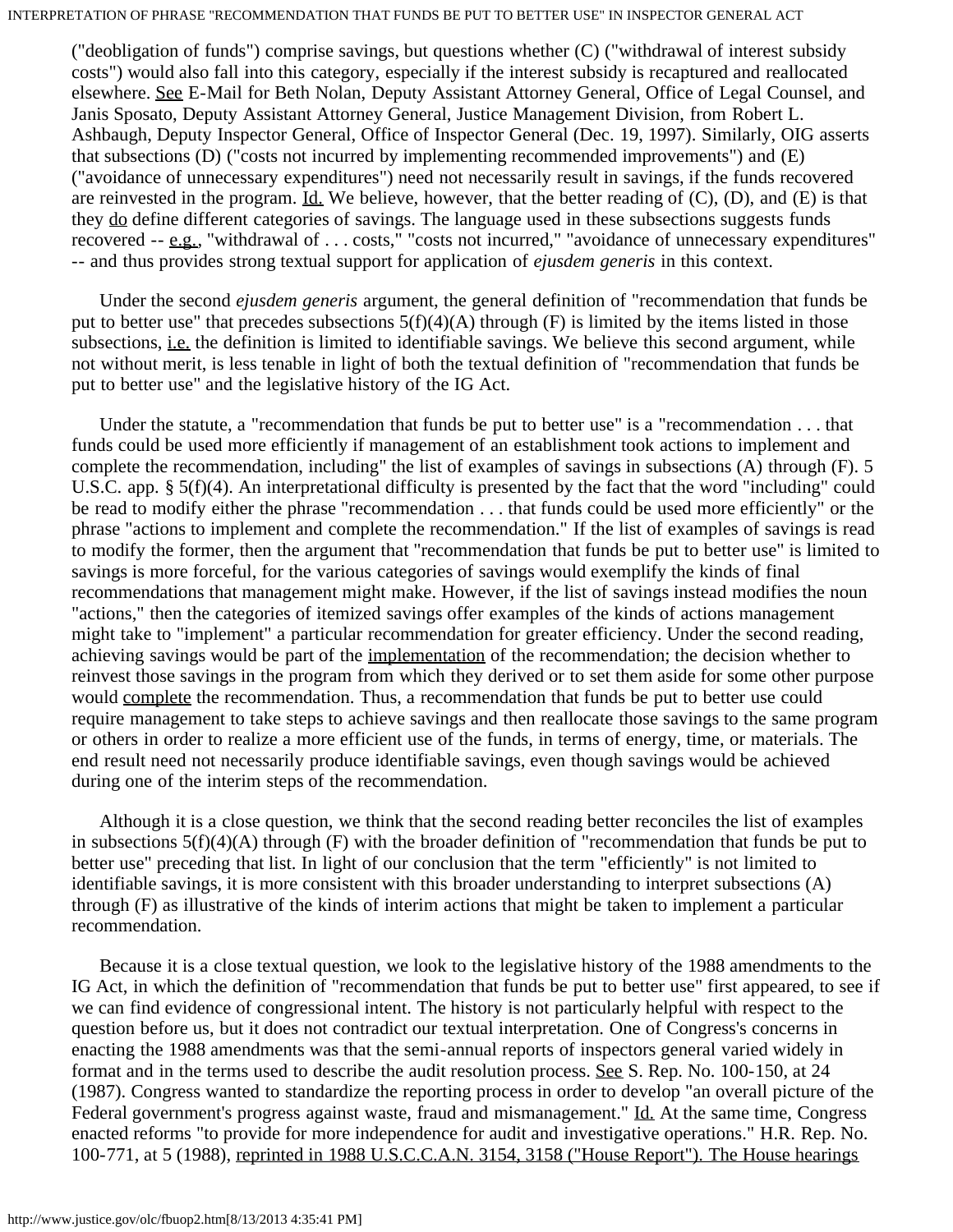INTERPRETATION OF PHRASE "RECOMMENDATION THAT FUNDS BE PUT TO BETTER USE" IN INSPECTOR GENERAL ACT

on the 1988 amendments affirmed Congress's "strong commitment to the IG concept and the indisputable preponderance of evidence that IG's have greatly improved operations in their departments and agencies, in addition to saving the American taxpayers literally billions of dollars." Inspector General Act Amendments of 1988: Hearing on H.R. 4054 before a Subcomm. of the House Comm. on Government Operations, 100th Cong. 21 (1988) ("House Hearing") (statement of Rep. Horton) (emphasis added).

 Originally, neither the Senate bill (S. 908) nor the House bill (H.R. 4054) proposing the 1988 amendments to the IG Act included any reference to "recommendation that funds be put to better use." Rather, the phrase first appeared in H.R. 4054 after committee markup. The precise scope of the definition is not addressed in the legislative history. However, the House report offers some support for a broad reading of that phrase that comports with our interpretation of the text:

> The format speaks of "funds recommended to be put to better use." The committee intends that inspectors general report the amounts of funds or resources that will be used more efficiently as a result of actions taken by management or Congress if the inspector general's recommendation is implemented.

House Report at 19, reprinted in 1988 U.S.C.C.A.N. at 3172 (emphasis added). The committee's reference not only to "funds" but also to "resources" "that will be used more efficiently" is more consistent with an understanding of "recommendation that funds by put to better use" that includes non-monetized efficiencies.

 Moreover, while we recognize that the statements of individual legislators have limited interpretive value, see Garcia v. United States, 469 U.S. 70, 76 (1984), we note a floor comment made by Senator Glenn, Chairman of the Senate Governmental Affairs Committee that considered S. 908, who praised the historical success of inspectors general in achieving both identifiable savings and non-quantifiable efficiencies:

> According to the most recent report from the Council that coordinates IG activities, in the past 5 years more than \$92 billion have been recovered or put to better use because of the IG efforts.

 That comes out to about \$18 billion per year. That is B for billion. That is a significant amount of money. It could be even greater than that, because it is difficult to evaluate and quantify some of these savings where you are making more efficient use of money

.

134 Cong. Rec. 615 (1988) (statement of Sen. Glenn) (emphasis added). Although it is not clear that Senator Glenn, nor for that matter any other member of Congress who spoke about the proposed legislation, was thinking of the distinction between identifiable savings and other efficiencies in the context of "recommendation that funds be put to better use" at the time he made his statement, the comment suggests that Senator Glenn considered that funds "recovered or put to better use" would not necessarily be quantifiable.

## **CONCLUSION**

 **Neither the text nor the legislative history of the IG Act offers clear evidence of how broadly Congress intended to define "recommendation that funds be put to better use." Nevertheless, we conclude that, on balance, the better interpretation of that term is that it not be limited to only those audit recommendations that achieve identifiable monetary savings.**